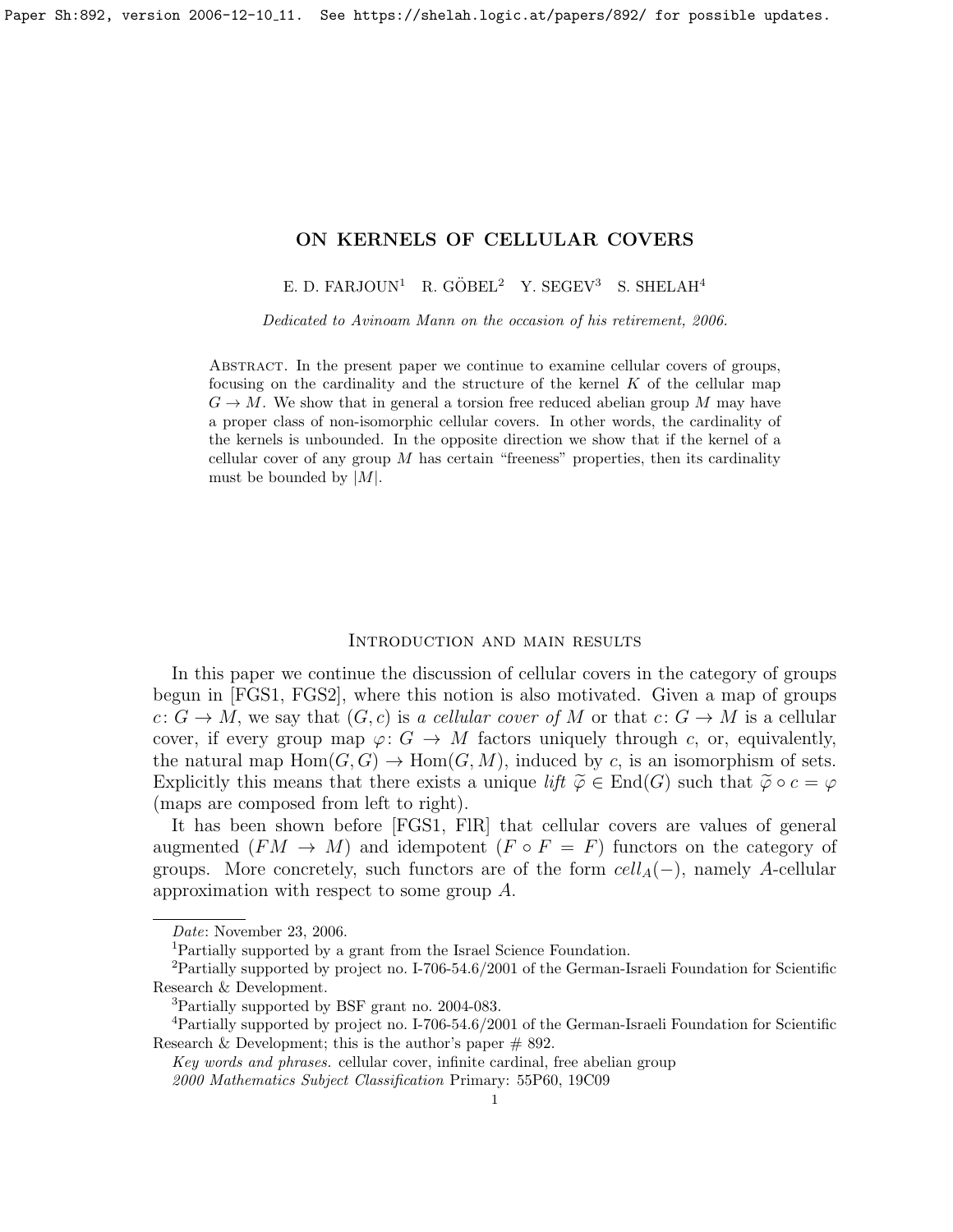The functors  $cell_A(-)$  had been used fruitfully in the category of groups, topological spaces and chain complexes over rings or  $DGAs (= differential graded algebras);$  compare, for example, Dwyer et al [\[DGrI\]](#page-8-3), [\[RSc,](#page-8-4) [FlR\]](#page-8-2), Shoham (see [\[Sho\]](#page-9-0)). The present results shade some light on the possible values of the functor  $cell_A(-)$  when A is abelian. (We note that very different groups  $A$  can give rise to the same functor.) It is possible that the values of all such functors (i.e.  $\{cell_A M \mid A \text{ a group}\})$  on a fixed group  $M$  yields only a set of results, up to isomorphism. In some topological analogous situations it has been shown that indeed only a set of values occurs (cf. [\[DP\]](#page-8-5)). We have seen in  $[FGS1, FGS2]$  $[FGS1, FGS2]$  that this is the case when M is a finite group, a finitely generated nilpotent group or a divisible abelian group. One aim of the present paper is to show that there are abelian groups M for which  $\{cell_A M \mid A \text{ an abelian group} \}$  is a proper class of isomorphism types. This is a consequence of the following.

**Theorem 1.** For any infinite cardinality  $\lambda$ , there exists an abelian group M of cardinality  $\lambda$  with End  $M \cong \mathbb{Z}$ , such that for any infinite cardinality  $\kappa$  there exists an abelian group K of cardinality  $\kappa$  and with  $\text{Hom}(K, M) = 0$  such that K is the kernel of some cellular cover  $G \rightarrow M$ .

Theorem 1 is Theorem [2.11](#page-8-6) of §2; its proof relies on Theorem [2.5](#page-4-0) which may be of independent interest.

Let  $c: G \to M$  be a cellular cover. In previous papers we have noticed that G inherits several important properties from M: First the kernel  $K = \text{ker } c$  is central in G, that is, G is a central extension of M, and further, if M is nilpotent, then G is nilpotent of the same class; if M is finite then so is  $G$ . In addition, we have classified all possible covers of divisible abelian groups ( $[FGS2, \S4]$  $[FGS2, \S4]$ ) and showed that when M is abelian the kernel K is reduced and torsion-free ([\[FGS1,](#page-8-0) Thm. 4.7]. The case when M is abelian was independently investigated in [\[BD\]](#page-8-7) and [\[D\]](#page-8-8). Amongst other results it was shown there that when  $M$  is (abelian and) reduced,  $K$  is cotorsion free.

In  $[FGS1]$  we have already observed that if M is perfect, and G is the so-called universal central extension of M (so that K is the Schur-multiplier), then  $G \rightarrow M$  is a cellular cover, and, since any abelian group is a Schur-multiplier, in general, there is no restriction on the *structure* of K (other than being in the center of G and hence K is abelian).

Note that the covers in Theorem 1 are very special covers in which the only map  $K \to M$  from the kernel to M is the zero map. This class of maps are both cellular cover and localization maps. Namely  $c: G \to M$  is both a cellular cover and a localization. Recall that "c is a localization" means that for any  $\varphi \in \text{Hom}(G, M)$  there is a unique *corresponding*  $\tilde{\varphi} \in \text{End}(M)$  such that  $c \circ \tilde{\varphi} = \varphi$ . Therefore, this class of localization-cellular maps  $V \to W$  have the property that they induce isomorphisms on endomorphism sets: End  $V \cong Hom(V, W) \cong End W$ .

The kernel  $K$  in Theorem 1 cannot be of an arbitrary nature:

**Theorem 2.** For any cellular cover  $c : G \to M$  (where M is an arbitrary, not necessarily abelian, group), if the kernel K of c is a free abelian group then  $|K| \leq |M|$ .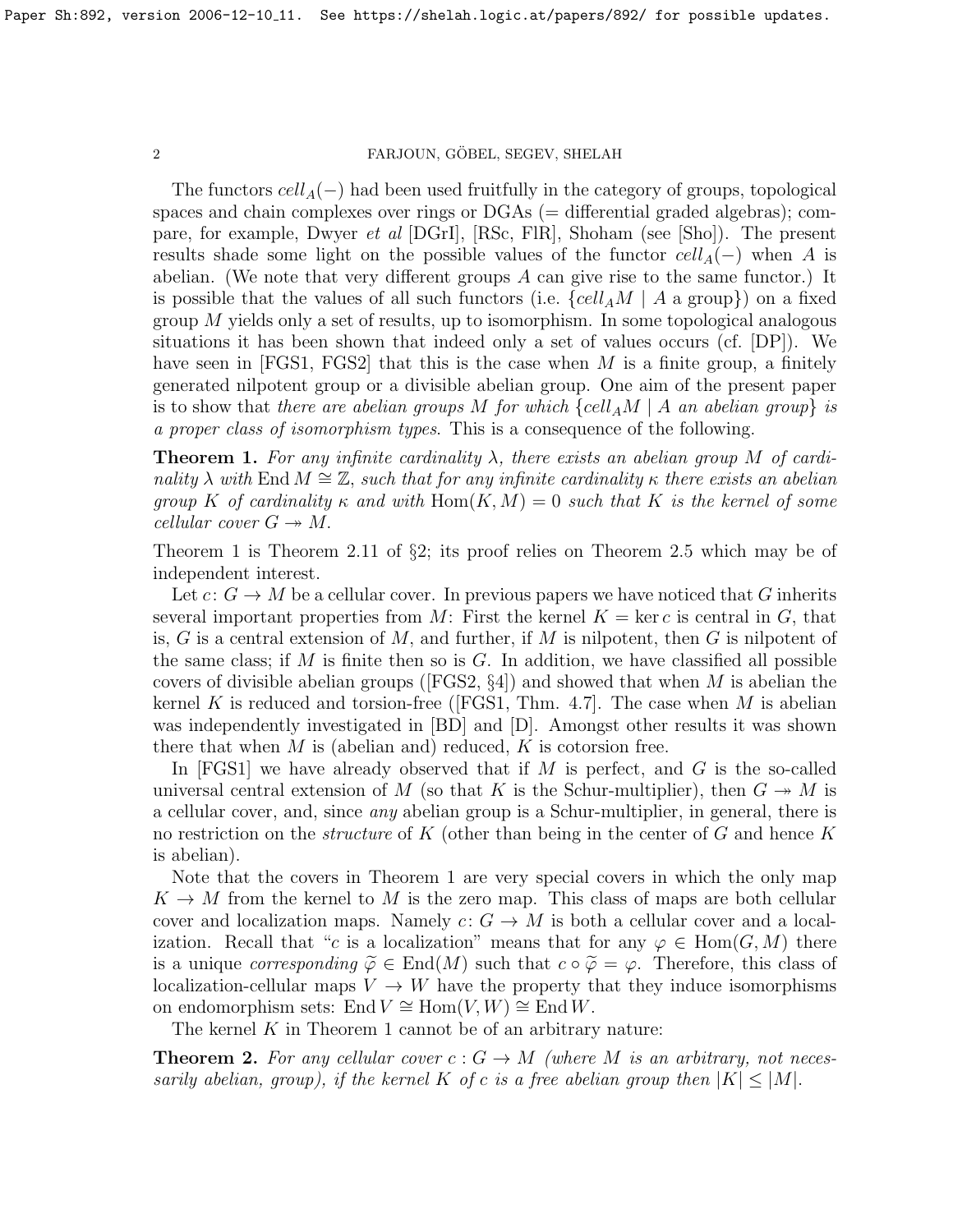#### ON KERNELS OF CELLULAR COVERS  $3\,$

In fact, the results in §1 (see Proposition [1.4\)](#page-2-0) are somewhat more general than Theorem 2. We note that [\[FuG\]](#page-8-9) continues the investigation of cellular covers of abelian groups begun in [\[FGS2\]](#page-8-1) and in Theorem 1 of this paper, and in particular, further results on "large" cellular covers of "small" abelian groups are obtained there.

## 1. Free kernels are small

In this section we consider the kernel K of a cellular cover  $c: G \to M$ . We impose some additional "freeness" assumptions on  $K$ . We show that under these restrictions the cardinality of G is bounded in terms of the cardinality of M.

**Definition 1.1** (Compare with [\[EMe\]](#page-8-10), p. 90, [\[Fu\]](#page-8-11), p. 184). Let K be an abelian group and  $\alpha, \beta$  be cardinal numbers such that  $\alpha \leq \beta$ . We say that K is weakly- $(\alpha, \beta)$ -separable iff any subgroup  $K_1 \leq K$  of size  $\leq \alpha$  is contained in a direct summand  $K_2 \leq K$  of size  $\leq \beta$ . Notice that when  $\alpha = \beta$ , then our notion coincides with the notion of (weakly)  $\alpha^+$ -separable group as in [\[EMe\]](#page-8-10), p. 90. In this case we will say that K is weakly- $\alpha$ -separable (and not weakly  $\alpha^+$ -separable as in [\[EMe\]](#page-8-10)).

We recall the following well-known fact.

<span id="page-2-1"></span>**Lemma 1.2.** Let K be a free abelian group. Then K is weakly- $\alpha$ -separable, for every infinite cardinal number  $\alpha$ .

*Proof.* Let  $K_1$  be a subgroup of K. Of course we may assume that  $K_1 \neq 0$ . Let  $\mathcal{B}$  be a basis of K and for each  $x \in K_1$  let  $\mathcal{B}_x \subseteq \mathcal{B}$  be a finite subset such that  $x \in \langle \mathcal{B}_x \rangle$ . Let  $K_2 := \langle \mathcal{B}_x | x \in K_1 \rangle$ . Then  $K_1 \leq K_2, | K_1 | = | K_2 |$ , and  $K = K_2 \oplus F$ , where  $F = \langle \mathcal{B} \smallsetminus \bigcup_{x \in K_1} \,$  $\langle \mathcal{B}_x \rangle$ .

<span id="page-2-2"></span>**Lemma 1.3.** If G, M are groups and  $c \in Hom(G, M)$  is surjective, then there exists  $G_1 \leq G$  such that  $|G_1| \leq |M| + \aleph_0$  with  $c(G_1) = M$ .

*Proof.* For each  $m \in M$  choose a preimage  $g_m \in G$  (i.e.  $c(g_m) = m$ ) and let  $G_1 = \langle g_m |$  $m \in M$ ).

<span id="page-2-0"></span>**Proposition 1.4.** Let  $c: G \to M$  be a cellular cover of the infinite group M and set  $K := \ker c$ . Let  $\beta$  be a cardinal number such that  $\beta \geq |M|$ . Then

- (1) if K is weakly  $(|M|, \beta)$ -separable, then  $|G| \leq \beta$ ; in particular,
- (2) if K is a free abelian group, then  $|G| \leq |M|$ .

*Proof.* Notice that  $(2)$  is an immediate consequence of  $(1)$  and Lemma [1.2.](#page-2-1) It remains to prove (1). Notice that if we restrict the image and consider the map  $c: G \to c(G)$ we still get a cellular cover. It follows that if  $c(G)$  is finite, then G is finite (see [\[FGS1,](#page-8-0) Theorem 5.4.). We may thus assume without loss that c is surjective. Let  $G_1 \leq G$  be a subgroup such that  $c(G_1) = M$  and such that

$$
|G_1| = |M|,
$$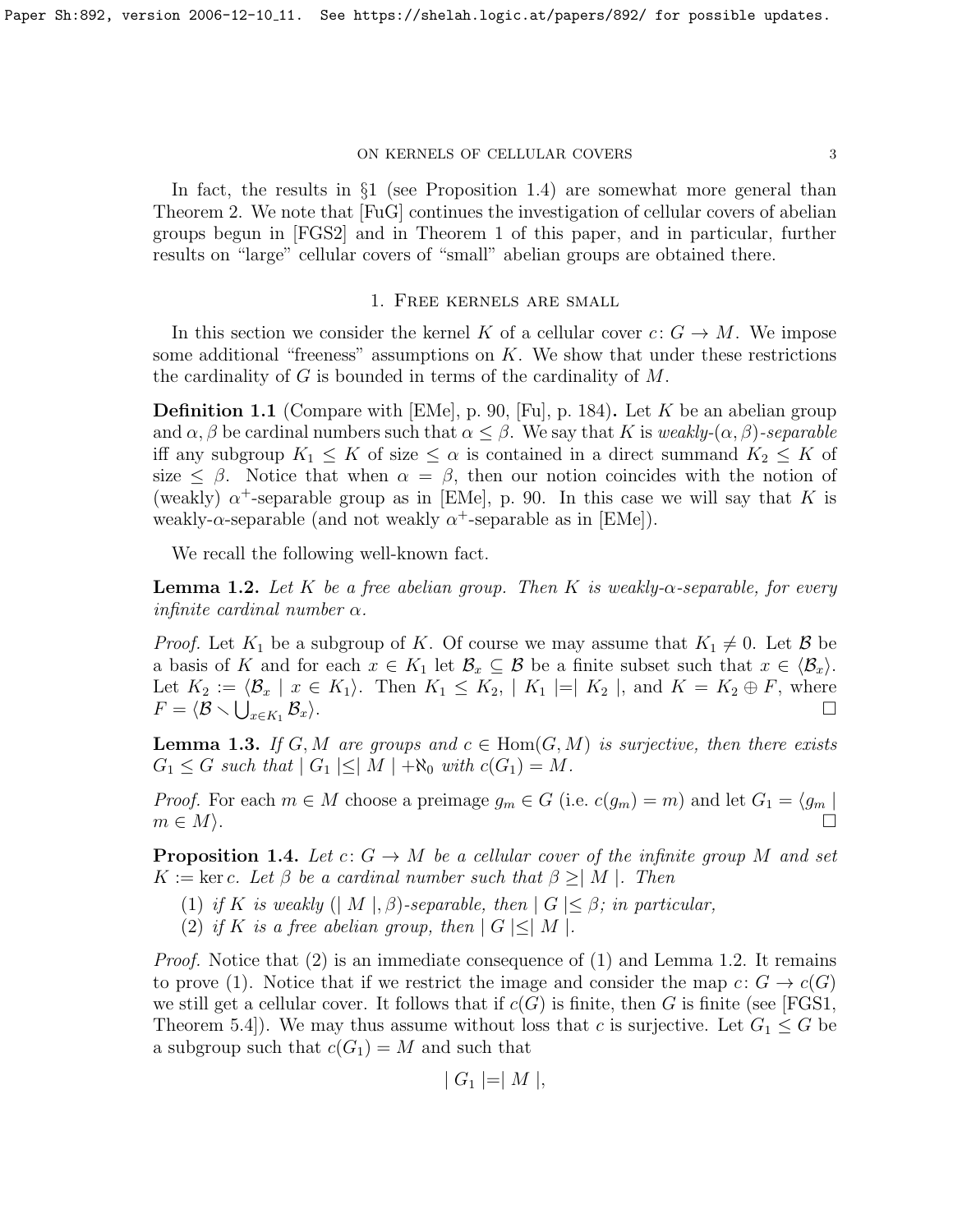whose existence is guaranteed by Lemma [1.3](#page-2-2) (note that since M is infinite,  $|M| + \aleph_0 =$  $|M|$ ). Since  $c(G_1) = M$ , we have that

 $G = KG_1.$ 

Let  $K_1 := G_1 \cap K$ ; then  $|K_1| \leq |M|$ , so by hypothesis there exists a subgroup  $K_2 \leq K$ such that  $K_1 \leq K_2$ ,  $|K_2| \leq \beta$  and such that  $K = K_2 \times F$ , for some  $F \leq K$ . It is easy to check that it follows that

$$
G = (G_1 K_2) \times F.
$$

In particular, if  $F \neq 1$ , then, since  $F \leq K$ , Hom $(G, K) \neq 0$ , a contradiction. Thus  $F = 1$ , so  $G = G_1 K_2$  and hence  $|G| \leq \beta$ .

# 2. Cellular covers with large kernels

## A. Preliminaries.

Before describing the main construction we introduce some definitions, prove a few lemmas about them and recall an existence result about "large" rigid abelian groups to be used below.

**Definitions 2.1.** Let A be an abelian group, q a prime and  $\pi$  a set of primes. Then

- (1) A is q-reduced if  $\bigcap_{i=1}^{\infty} q^{i} A = 0$ .
- (2) A is  $\pi$ -reduced if A is p-reduced, for all  $p \in \pi$ .
- (3) An element  $a \in A$  is q-pure (in A) if a is not divisible by q in A.
- (4) A is q-divisible if each element  $a \in A$  is divisible by q in L.
- (5) An integer n is a  $\pi$ -number, if n is divisible only by primes from  $\pi$  (1 and -1) are always  $\pi$ -numbers).
- (6) A torsion element  $a \in A$  is a  $\pi$ -element if the order of a is a  $\pi$ -number (or  $a=0$ ).
- (7) A is a  $\pi$ -group, if each element of A is a  $\pi$ -element.
- (8)  $\mathbb{Z}[1/\pi] := \mathbb{Z}[1/p | p \in \pi]$  (and if  $\pi = \emptyset$ , then  $\mathbb{Z}[1/\pi] = \mathbb{Z}$ ).
- **Remarks 2.2** (Tensor products, see [\[Fu\]](#page-8-11)). (1) Let A be a torsion free abelian group. Then  $V := \mathbb{Q} \otimes A$  is a vector space over  $\mathbb Q$  which contains a copy of A. Thus we always think of A as being contained in a vector space V over  $\mathbb Q$  such that  $V/A$  is a torsion abelian group. Hence it makes sense to talk about the group  $\langle A \cup \{\frac{a_i}{m_i} \mid i \in I\} \rangle$  where I is an index set,  $\{a_i \mid i \in I\} \subseteq A$  and  $\{m_i \mid i \in I\} \subseteq \mathbb{Z} \setminus \{0\}.$  This is the subgroup of V generated by  $A \cup \{\frac{a_i}{m_i} \mid i \in I\}.$ 
	- (2) Note that if  $S \subseteq V$  and  $\pi$  is a set of primes such that for each  $s \in S$  there exists a  $\pi$ -number n with  $ns \in A$ , then  $\langle A \cup S \rangle / A$  is a  $\pi$ -group. In particular, for a subring  $R \subseteq Q$  we view  $R \otimes A$  as a subgroup of V and if  $R = \mathbb{Z}[1/\pi]$ , then  $(R \otimes A)/A$  is a  $\pi$ -group.
	- (3) Note further that if  $\pi_1$  and  $\pi_2$  are disjoint sets of primes and  $B \subseteq V$  is a subgroup containing A such that A is  $\pi_1$ -reduced and  $B/A$  is a  $\pi_2$ -group, then B is  $\pi_1$  reduced.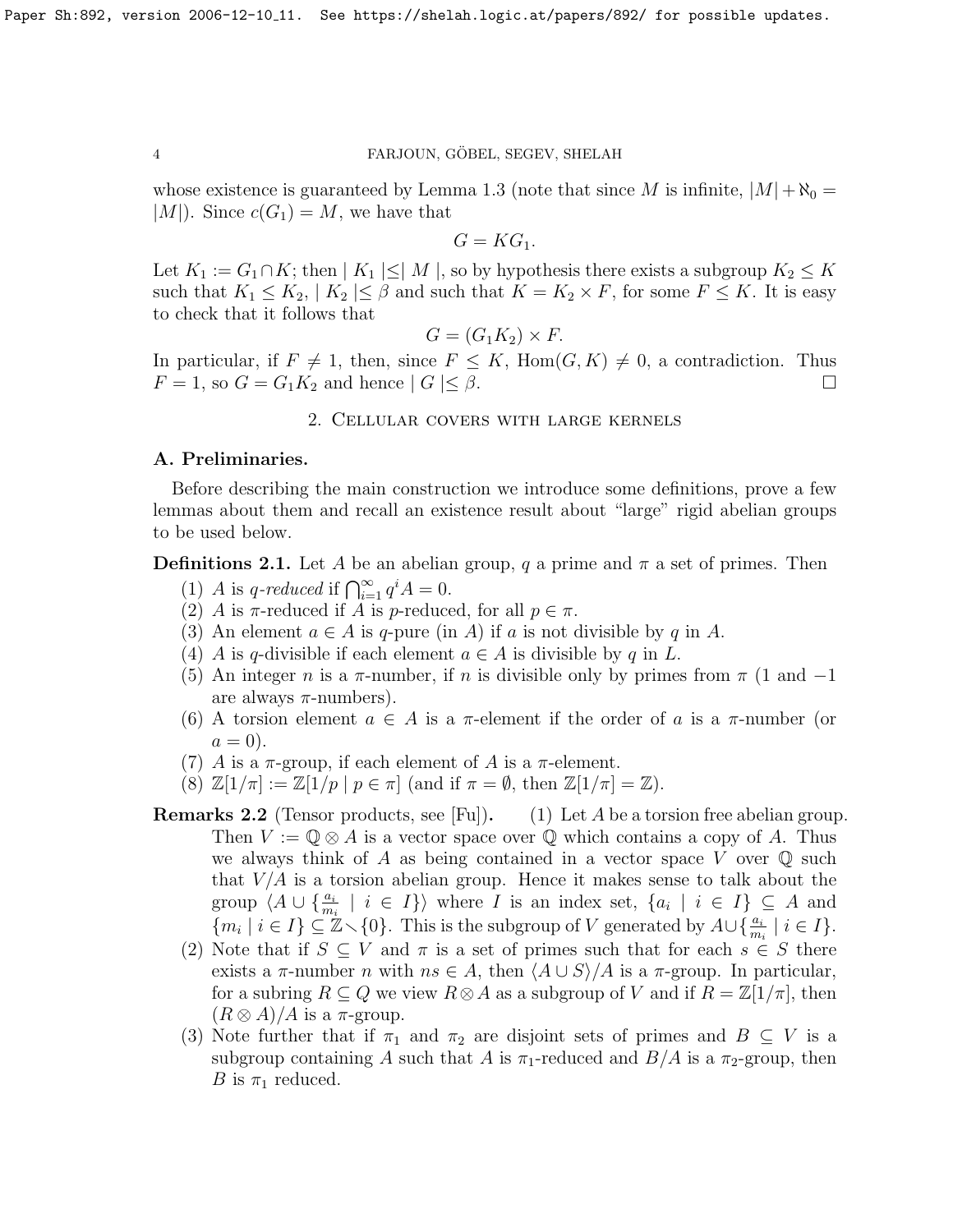#### ON KERNELS OF CELLULAR COVERS  $\,$  5  $\,$

<span id="page-4-1"></span>**Notation 2.3.** Let L be a torsion free abelian group and let q be a prime. Let  $0 \neq x \in L$  we denote, using Remark [2.2\(](#page-0-0)1),

$$
L \oplus_x \mathbb{Z}[1/q] := \langle L \cup \{ \frac{x}{q^i} \mid 1 \le i \in \mathbb{Z} \} \rangle.
$$

We write  $H = x\mathbb{Z}[1/q]$  for the subgroup of  $L \oplus_x \mathbb{Z}[1/q]$  consisting of the elements

$$
H := \{ \frac{m}{q^i} x \mid m \in \mathbb{Z} \text{ and } 1 \le i \in \mathbb{Z} \}.
$$

<span id="page-4-2"></span>**Remark 2.4.** Assume L is a torsion free abelian group, q is a prime and  $0 \neq x \in L$  is a q-pure element. Then

$$
L \oplus_x \mathbb{Z}[1/q] \cong (L \oplus \mathbb{Z}[1/q]) / \langle (-x, 1) \rangle.
$$

Furthermore, let  $\widehat{M}$  be a group such that  $\widehat{M} = L \oplus H$  where L, H are subgroups of  $\widehat{M}$ , L is torsion free and H is isomorphic to  $\mathbb{Z}[1/q]$  under an isomorphism taking some  $0 \neq h \in H$  to 1. Let  $0 \neq y \in L$  be a q-pure element and let  $M := \overline{M}/\langle y - h \rangle$ . Then M is isomorphic to the group  $L \oplus_{y} \mathbb{Z}[1/q]$  constructed in Notation [2.3.](#page-4-1)

# B. Existence of large rigid groups.

The following is our main stepping stone for proving the existence of covers with arbitrarily large kernels.

<span id="page-4-0"></span>**Theorem 2.5.** Let P be a set of at least four primes,  $Q$  its complementary set of primes and  $\lambda$  any infinite cardinal. Then there is a torsion-free abelian group H of cardinality  $\lambda$  with the following three properties.

- $(1)$  H is Q-reduced;
- (2) if  $Q_0 \subseteq Q$  is a set of primes and A is a torsion free abelian group containing H such that  $A/H$  is a  $Q_0$ -group, then  $\text{End}(A) \subseteq \mathbb{Z}[1/Q_0]$ ;
- (3) H contains a free abelian group F of cardinality  $\lambda$  such that  $H/F$  is a P-group.

*Proof.* Let  $R := \mathbb{Z}[1/Q]$ . By [\[Sh,](#page-8-12) Thm. 2.1] (see also [\[GT,](#page-8-13) Corollary 14.5.3(b), p. 577]), there exists an R-module M of cardinality  $\lambda$  such that End(M) = R. Let B be a maximal  $(\mathbb{Z})$ -independent subset of M. We let

 $F := \langle \mathcal{B} \rangle$  and  $H := \{x \in M |$  there exists a P-number  $n \in \mathbb{Z}$  with  $nx \in F\}.$ 

We claim that  $H$  satisfies all the required properties. By construction  $(3)$  holds. Also, since F is a free abelian group and since  $H/F$  is a P-group, H is Q-reduced (see Remark  $2.2(3)$ , so  $(1)$  holds.

We now show (2). By construction,  $M/H$  is a Q-group, so  $R \otimes H = M$ . Thus for any group  $H \subseteq A \subseteq M$ ,  $R \otimes A = M$ . Let A be as in (2). Then  $H \subseteq A \subseteq R \otimes A = M$ , and since  $R \otimes A = M$ , it follows that any endomorphism of A extends to an endomorphism of M, thus  $\text{End}(A) \subseteq R$ . Let now  $Q_0 \subseteq Q$  and suppose that  $A/H$  is a  $Q_0$ -group. Let  $f \in \text{End}(A)$  so that f is multiplication by  $\frac{m}{n}$ , where  $\gcd(m, n) = 1$  and n is a Q-number. Assume there exists a prime  $q \in Q \setminus Q_0$  such that  $q | n$ . Then, after multiplying by an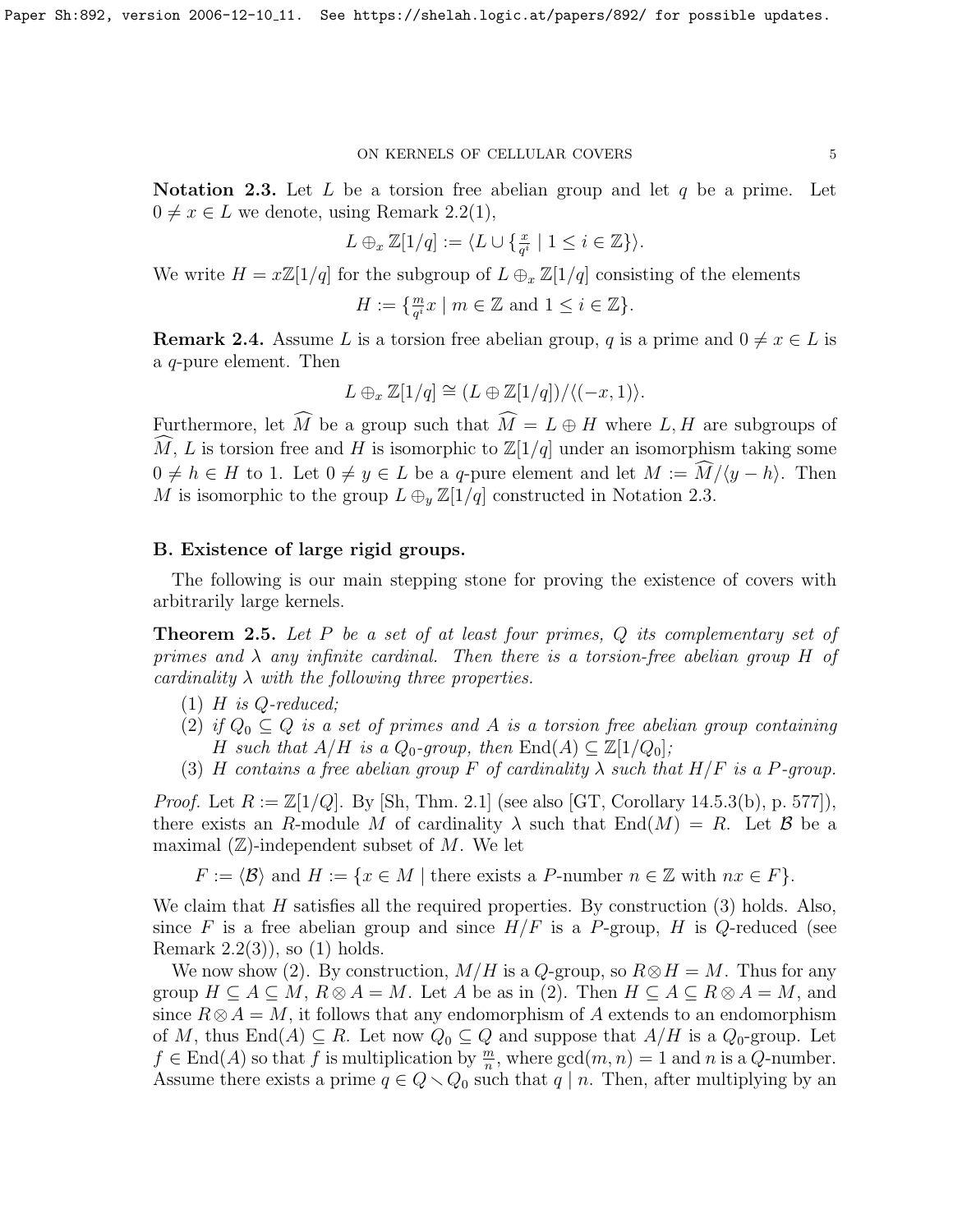appropriate integer, we may assume that  $n = q$ . Writing  $1 = \alpha q + \beta m$ , with  $\alpha, \beta \in \mathbb{Z}$ , we see that  $\frac{1}{q} = \alpha + \beta \frac{m}{q}$  $\frac{n}{q}$ , so multiplication by  $\frac{1}{q}$  is an endomorphism of A. However,  $q \notin Q_0$ , H is Q-reduced and  $A/H$  is a  $Q_0$ -group, so Remark [2.2\(](#page-0-0)3) implies that A is q-reduced. This is a contradiction. Thus n is a  $Q_0$ -number, so  $\text{End}(A) \subseteq \mathbb{Z}[1/Q_0]$  and (2) holds.

 $\Box$ 

**Remark.** The set of primes  $P$  in Theorem [2.5](#page-4-0) is the set of primes that are used to construct the  $\mathbb{Z}[1/Q]$ -module M as in the begining of the proof of the theorem. Thus we only work with the complimentary set of primes Q when using the theorem to construct groups  $L$  that have some desirable properties. Below we will fix the set  $Q$  of primes which will be used for our constructions (in fact we only need 3 primes in  $Q$ , see Corollary [2.6](#page-5-0) below). The set  $P$  will be the complimentary set of primes.

The variant of Theorem [2.5](#page-4-0) which we actually use in subsection C below is the following Corollary.

<span id="page-5-0"></span>**Corollary 2.6.** Let  $\lambda$  be any infinite cardinal and let  $Q := \{q_L, q_K, q\}$  be a set consisting of three primes. Then there exists an abelian group L whose cardinality is  $\lambda$  such that

- (1) L is torsion free and  $q_L$ -divisible;
- (2) L is  $Q \setminus \{q_L\}$ -reduced;
- (3) if  $M \supseteq L$  is a torsion free abelian group such that  $M/L$  is a q-group, then  $\text{End}(M) \subseteq \mathbb{Z}[1/\{q_L, q\}].$
- (4) there exists a q-pure element  $x_L \in L$  such that for  $M := L \bigoplus_{x_L} \mathbb{Z}[1/q]$  we have  $\bigcap_{i=1}^{\infty} q^i M = x \mathbb{Z}[1/q].$

*Proof.* We use Theorem [2.5](#page-4-0) with Q playing the role of  $Q$  in that theorem. Let  $H$  be as in Theorem [2.5,](#page-4-0) let  $R = \mathbb{Z}[1/q_L]$  and let  $L := R \otimes H$ . Notice that by Remark [2.2\(](#page-0-0)3), L is  $Q \setminus \{q_L\}$  reduced. Of course L is  $q_L$ -divisible.

Next if  $M \supseteq L$  is a torsion free abelian group such that  $M/L$  is a q-group, then, by construction,  $M/H$  is a  $\{q_L, q\}$ -group, so (3) follows from Theorem [2.5\(](#page-4-0)2).

To prove (4) let F be as in part (3) of Theorem [2.5.](#page-4-0) Let  $\mathcal{B} \subseteq F$  be a free generating set of F, pick  $x_L \in \mathcal{B}$  and set  $x := X_L$ . Clearly x is q-pure. Assume (4) is false and write  $U := \bigcap_{i=1}^{\infty} q^{i} (L \oplus_x \mathbb{Z}[1/q])$ . Since  $x\mathbb{Z}[1/q] \subseteq U$ , there exists  $\ell \in L \setminus \langle x \rangle$  such that  $\ell \in U$ . But then writing  $\ell = \sum_{i=1}^t \alpha_i x_i$ , with  $\alpha_i \in \mathbb{Z}[1/(P \cup \{q_L\})], x_i \in \mathcal{B}$  and  $x_1 \neq x$ , we see that there exists  $0 < j \in \mathbb{Z}$  such that  $q^j$  does not divide  $\alpha_1 x_1$ , and hence  $q^j$  does not divide  $\ell + sx$ , for any  $s \in \mathbb{Z}$ , and this contradicts the fact that  $\ell \in U$ .

# C. Constructing covers with arbitrarily large kernels.

In this section we use Corollary [2.6](#page-5-0) above to construct an abelian group M and, for arbitrarily large cardinal  $\kappa$ , a cellular cover  $G \to M$  whose kernel K has cardinality κ. The group M will be as in Corollary [2.6\(](#page-5-0)4). Lemma [2.8](#page-6-0) below describes the nice properties of such a group M.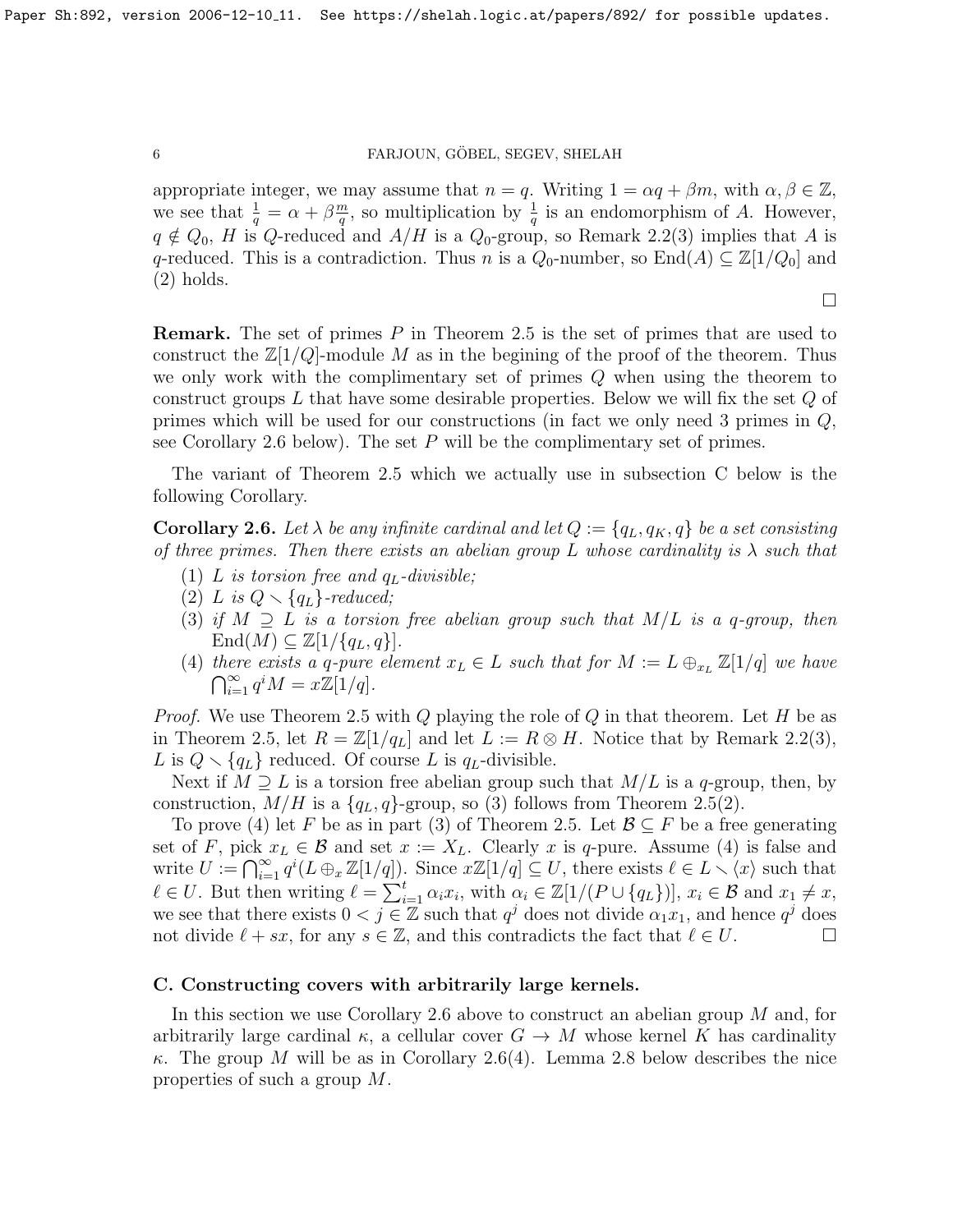#### ON KERNELS OF CELLULAR COVERS  $7$

We start with a very simple lemma that allows us to conclude that the canonical homomorphism  $G \to G/K$  from the abelian group G to the factor group  $G/K$  is a cellular cover. The rest of the section is devoted to building arbitrarily large groups  $K$ satisfying the conditions of the lemma (while  $G/K$  remains fixed).

<span id="page-6-1"></span>**Lemma 2.7.** Let G be an abelian group and  $K \leq G$  be a subgroup. Set  $M := G/K$ and let  $c: G \to G/K$  be the canonical homomorphism. Assume that

- (i) End( $M$ ) ≅  $\mathbb{Z}$ ;
- (ii) K is a fully invariant subgroup of  $G$ ;
- (iii)  $\text{Hom}(K, M) = 0 = \text{Hom}(G, K)$ .

Then  $\text{End}(G) = \mathbb{Z}$  and c is a cellular cover.

Proof. Let  $\mu \in \text{End}(G)$ . By (ii),  $\mu(K) \leq K$  so  $\mu$  induces  $\hat{\mu} \in \text{End}(M)$  defined by  $\hat{\mu}(g + K) = \mu(g) + K$ . By (i), there exists  $n \in \mathbb{Z}$  such that  $\hat{\mu}$  is multiplication by n. Thus the map  $g \to (\mu(g) - ng)$  is in Hom $(G, K)$ , so by (iii) it is the zero map and it follows that  $\mu$  is multiplication by n. This shows that End(G)  $\cong \mathbb{Z}$ .

Let now  $\varphi \in \text{Hom}(G, M)$ . Then by (iii),  $\varphi(K) = 0$ , so  $\varphi$  induces  $\hat{\varphi} \in \text{End}(M)$ defined by  $\hat{\varphi}(g+K) = \varphi(g)$ . Thus by (i) there is  $n \in \mathbb{Z}$  such that  $\varphi(g) = ng + K$ , for all  $q \in G$ . Consequently, the map  $\phi \in End(G)$  defined by  $\phi(q) = nq$  lifts  $\varphi$ , so any  $\varphi \in \text{Hom}(G, M)$  lifts. Since  $\text{Hom}(G, K) = 0$ , [\[FGS1,](#page-8-0) Lemma 3.6] shows that c is a cellular cover.  $\Box$ 

<span id="page-6-0"></span>**Lemma 2.8.** Let  $Q := \{q_L, q_K, q\}$  be a set consisting of three primes, and let L be an abelian group satisfying (1)–(4) of Corollary [2.6.](#page-5-0) Let  $x_L \in L$  be a q-pure element as in (4) of Corollary [2.6,](#page-5-0) and set  $M = L \bigoplus_{x_L} \mathbb{Z}[1/q]$ . Then M is torsion free, it is  $q_K$ -reduced and  $\text{End}(M) \cong \mathbb{Z}$ .

*Proof.* That M is torsion free is by construction. By Remark [2.2\(](#page-0-0)3), M is  $q_K$ -reduced. Recall that by (4) of Corollary [2.6,](#page-5-0)

$$
H = \bigcap_{i=1}^{\infty} q^i M,
$$

where  $H = x\mathbb{Z}[1/q]$  is as in Notation [2.3.](#page-4-1)

Let  $\varphi \in \text{End}(M)$ . Since  $M/L$  is a q-group part (3) of Corollary [2.6](#page-5-0) implies that there exists  $\frac{m}{n} \in \mathbb{Q}$ , with  $gcd(m, n) = 1$  such that  $n \geq 1$  is a  $\{q_L, q\}$ -number and such that  $\varphi(x) = \frac{m}{n}x$ , for all  $x \in M$ . Suppose  $n \neq 1$  and let  $p \in \{q_L, q\}$  such that  $p \mid n$ . Since m  $\frac{m}{n}x \in M$ , for all  $x \in M$  also  $\frac{m}{p}x \in M$ , for all  $x \in M$  and then writing  $1 = \alpha m + \beta p$ ,  $\alpha, \beta \in \mathbb{Z}$  we see that  $\frac{1}{p}x = \frac{\alpha m}{p}$  $\frac{dm}{p}x + \beta x \in M$ . Thus M is p-divisible. Now if  $p = q$ , then (\*) implies that L is not q-divisible, a contradiction. If  $p = q_L$ , then, since by (\*) H is a fully invariant subgroup of M, it follows that H is  $q_L$ -divisible (because multiplication by  $1/q_L$  is an endomorphism of M). But of course H is not  $q_L$  divisible. Thus  $n = 1$ and this completes the proof of the lemma.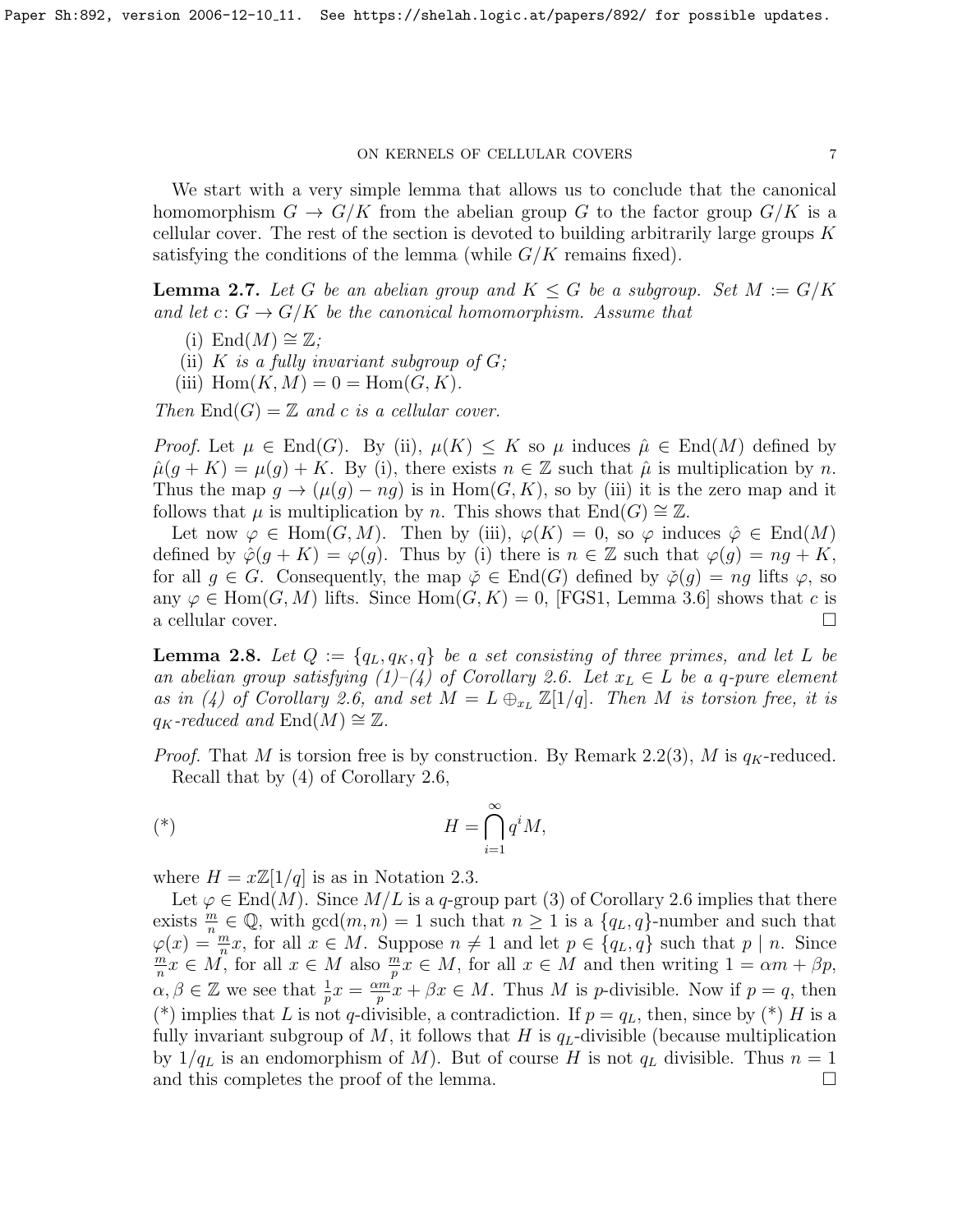<span id="page-7-0"></span>**Lemma 2.9.** Let G be an abelian group containing subgroups K and  $\widehat{M}$  such that  $G = K + \tilde{M}$ . Set  $M := G/K$  and let  $c: G \to M$  be the canonical homomorphism. Assume that

- (i) K is a torsion free fully invariant subgroup of  $G$ ;
- (ii) K is an R-module for some subring  $R \subset \mathbb{Q}$  and  $\text{End}(K) = R$ ;
- (iii) M is torsion free and  $\text{End}(M) \cong \mathbb{Z}$ ;
- (iv)  $\text{Hom}(\overline{M}, K) = 0 = \text{Hom}(K, M);$
- (v)  $K \cap \widehat{M} \neq 0$ .

Then  $\text{End}(G) \cong \mathbb{Z}$  and c is a cellular cover.

*Proof.* We use Lemma [2.7.](#page-6-1) It only remains to show that  $Hom(G, K) = 0$ . Let  $\mu \in$ Hom $(G, K)$ . By hypothesis (iv),  $\mu(\widehat{M}) = 0$ . By hypothesis (i),  $\mu(K) \leq K$ , so by hypothesis (ii) there exists  $r \in R$  such that  $\mu(v) = rv$ , for all  $v \in K$ . Let  $0 \neq v \in \widehat{M} \cap K$ . Then  $rv = \mu(v) = 0$ , so since K is torsion free,  $r = 0$ , and it follows that  $\mu(K) = 0$ and then  $\mu = 0$ .

<span id="page-7-1"></span>**Proposition 2.10.** Let  $Q := \{q_L, q_K, q\}$  be a set consisting of three primes. Let K and L be abelian groups and assume that

- (i) K is torsion free, it is  $q_K$ -divisible and  $Q \setminus \{q_K\}$ -reduced.
- (ii) L and the element  $x_L \in L$  satisfy  $(1)$ – $(4)$  of Corollary [2.6](#page-5-0)

Let  $0 \neq x_K \in K$  be an arbitrary element, and let

$$
G = (K \oplus L) \oplus_{(x_K - x_L)} \mathbb{Z}[1/q]
$$

be the group constructed in Notation [2.3,](#page-4-1) with  $K \oplus L$  in place of L and  $x_K - x_L$  in place of x. Set

 $H := (x_K - x_L) \mathbb{Z}[1/q], \quad \text{and} \quad \widehat{M} = L + H.$ 

Then G, K and  $\widehat{M}$  satisfy all the hypotheses of Lemma [2.9.](#page-7-0) In particular, the canonical homomorphism  $c: G \to G/K$  is a cellular cover.

*Proof.* Clearly  $G = K + \widehat{M}$ . Now since  $(K + L) \cap H = \langle x_K - x_L \rangle$ , it is easy to check that

$$
(I) \t K \cap \widetilde{M} = \langle x_K \rangle.
$$

Note that  $L \cap H = 0$ , because if  $g := n(x_K - x_L)/q^i \in L$ , then  $n(x_K - x_L) \in L$ , which implies that  $nx_K \in L$ . But K is torsion free and  $K \cap L = 0$ , so  $n = 0$  and then  $g = 0$ . Thus  $\widetilde{M} = L \oplus H$ , also  $x_K = x_L + (x_K - x_L)$  and  $H \cong \mathbb{Z}[1/q]$  by an isomorphism sending  $(x_K - x_L) \to 1$ , so by (I) and Remark [2.4,](#page-4-2)  $M \cong \widehat{M}/\langle x_K \rangle \cong L \oplus_{x_L} \mathbb{Z}[1/q]$ . From (ii) and Lemma [2.8](#page-6-0) it follows that

(II) M is torsion free, M is  $q_K$ -reduced and  $\text{End}(M) = \mathbb{Z}$ .

Since K is  $q_K$ -divisible, we conclude that

(III) 
$$
\text{Hom}(K, M) = 0,
$$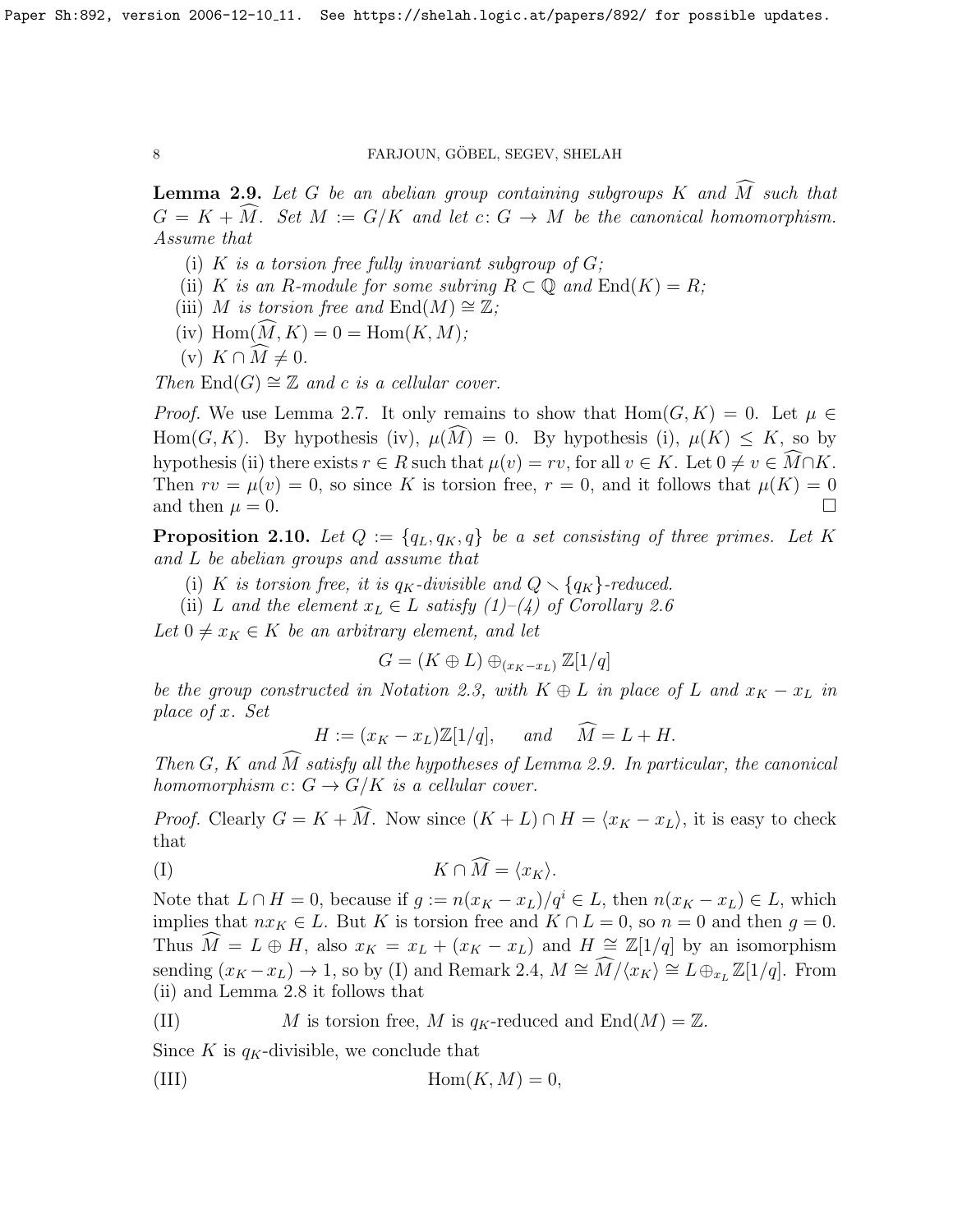#### ON KERNELS OF CELLULAR COVERS  $\hfill 9$

and also, since M is  $q_K$ -reduced, we have:  $\bigcap_{i=0}^{\infty} q_K^i G = K$ , so

(IV)  $K$  is a fully invariant subgroup of  $G$ .

Next, since L is  $q_L$ -divisible and K is  $q_L$ -reduced,  $Hom(L, K) = 0$ . Similarly, since H is q-divisible,  $Hom(H, K) = 0$ . Hence

(V)  $\text{Hom}(\widehat{M}, K) = 0.$ 

Thus all hypotheses of Lemma [2.9](#page-7-0) have been verified.

As a Corollary to Proposition [2.10](#page-7-1) we get Theorem 1 of the introduction.

<span id="page-8-6"></span>**Theorem 2.11.** Let  $\lambda$  be any infinite cardinal. There exists an abelian group M of cardinality  $\lambda$  such that for any infinite cardinal  $\kappa \geq \lambda$  there exists a cellular cover  $c: G \to M$  with  $|\ker c| = \kappa$ .

*Proof.* Corollary [2.6](#page-5-0) guarantees the existence of groups L and K of cardinality  $\lambda$  and  $\kappa$  respectively, and primes  $q_K$ ,  $q_L$  and q satisfying all hypotheses of Proposition [2.10.](#page-7-1) Let K and G be as in Proposition [2.10](#page-7-1) and set  $M := G/K$ . By Proposition [2.10,](#page-7-1)  $c: G \to M$  is a cellular cover and of course  $|K| = \kappa$  and  $|M| = \lambda$ . Notice that we saw in the proof of Proposition [2.10](#page-7-1) that  $M \cong L \bigoplus_{x_L} \mathbb{Z}[1/q]$ , so the structure of M is independent of the choice of K.  $\Box$ 

## **REFERENCES**

- <span id="page-8-7"></span>[BD] J. Buckner, M. Dugas, Co-local subgroups of abeian groups, in: Abelian Groups, Rings, Modules and Homological Algebra, Lecture Notes Pure and Appl. Math. 249 (Chapman & Wall/CRC, 2006), 29–37.
- <span id="page-8-8"></span>[D] M. Dugas, Co-local subgroups of abelian groups II, J. Pure Appl. Algebra, to appear.
- <span id="page-8-3"></span>[DGrI] W. G. Dwyer, J. Greenlees, S. Iyengar, Duality in algebra and topology preprint, 2005.
- <span id="page-8-5"></span>[DP] W. G. Dwyer, J. Palmieri, Ohkawa's theorem: there is a set of Bousfield classes, Proc. Amer. Math. Soc. 129 (2001), 881–886.
- <span id="page-8-10"></span>[EMe] P. C. Eklof, A. H. Mekler, Almost free modules in Set-theoretic Methods, North-Holland Mathematical Library, 46. North-Holland Publishing Co., Amsterdam, 1990.
- <span id="page-8-0"></span>[FGS1] E. D. Farjoun, R. Göbel, Y. Segev, Cellular covers of groups, J. Pure Appl. Alg. 208 (2007) 61–76.
- <span id="page-8-1"></span>[FGS2] E. D. Farjoun, R. Göbel, Y. Segev, The classification of cellular covers of divisible abelian groups, to appear in Math. Z.
- <span id="page-8-2"></span>[FlR] A. Flores, J. Ramon Nullification and cellularization of classifying spaces of finite groups, preprint, Pub UAB, No 27, Sep. 2003.
- <span id="page-8-11"></span>[Fu] L. Fuchs, Abelian Groups, Pergamon Press, Oxford (1960).
- <span id="page-8-9"></span>[FuG] L. Fuchs, R. Göbel, *Cellular covers of abelian groups*, preprint, 2006.
- <span id="page-8-13"></span>[GT] R. Göbel, J. Trlifaj, *Approximations and endomorphism algebras of modules*, Expositions in Mathematics Vol. 41, de Gruyter, Berlin, 2006.
- <span id="page-8-4"></span>[RSc] J. L. Rodrigez, J. Scherer, Cellular approximation using Moore spaces, in Cohomological Methods in Homotopy Theory, Progress in Math.  $196$  (1998), 357–374.
- <span id="page-8-12"></span>[Sh] S. Shelah, Infinite abelian groups,whitehead problem and some constructions, Israel J. Math 18 (1974), no. 3, 243–256.